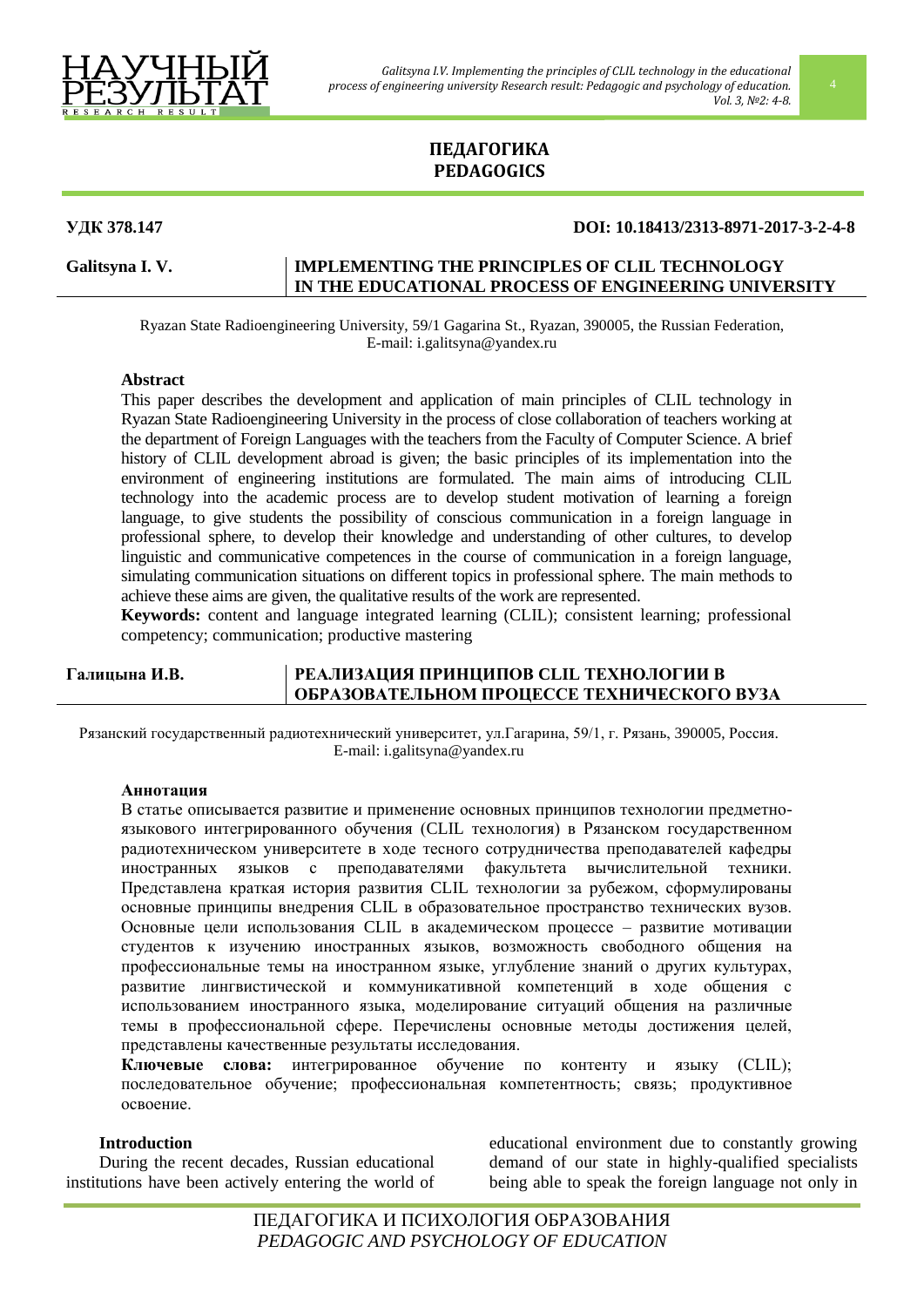



everyday speech but in the situations closely connected with their professional issues. As a result of the changes taking place on the international stage as well as progressive trends in the development of Russian higher professional education the teachers of higher educational institutions have to design efficient models to teach foreign language in close connection with the future profession of students.

The integration process of foreign language and future professional skills can be seen in many spheres, but most actively this process takes place in the sphere of engineering education. It is obvious that this fact is the result of fast development of modern science and technology as well as growing interest of society to new amazing technological achievements and inventions.

In the process of studying different methods of teaching English for professional purposes a number of disadvantages leading to poor acquisition of language by students and, consequently, to further gaps in their mastering the language have been found. These disadvantages became the reason for the search of other technologies being able to teach students to use foreign language in all situations connected with their professional activity. One of such technologies deserving our special attention is content and language integrated learning, or CLIL.

## **Main part**

According to the federal state standards of higher professional education the main aim of teaching a foreign language to the students of engineering universities is the formation of the competence to speak orally in a foreign language [4].

Mastering the competence to speak freely and fluently requires the ability of maintaining the communication in different spheres including the sphere of professional activity. The idea to integrate subject and language learning forms the basis for such technology of learning (known as CLIL technology) when a teacher of foreign language uses either interdisciplinary topics in his classes of language or helps the lecturers who teach professional subjects and simultaneously with them works on a certain professional topic using the means of foreign language. Foreign language in this way is a means of communication and knowledge so that learning in native and foreign languages becomes inseparable single process.

The acronym CLIL was introduced by David Marsh, one of the researchers who studied multilingual education in Finland university of Jyväskylä in 1994. According to Marsh, the development of political and educational spheres was

the key factor influencing the emergence and development of CLIL in Europe.

According to D. Marsh, "CLIL refers to situations where subjects, or parts of subjects, are taught through a foreign language with dual focused aims, namely the learning of content and the simultaneous learning of a foreign language" [8]. We should also note here that the concept of CLIL has quite a wide interpretation with more than 40 definitions used in European scientific and methodical literature.

A lot of researchers, viz. Ph. Ball [5], S. Darn [7], D. Coyle, Ph. Hood, D. Marsh [6] and others speak about two approaches in the process of implementing subject-language integration in the educational process. The first approach is content-driven education where the educational process is concentrated mainly on the learning of professional subjects. The second approach, the one that we apply in the educational process of Ryazan state radioengineering university, is focused on the primary study of language on the basis of professional subjects and is called language-driven approach.

It should be noted that the separation of approaches given here is rather arbitrary as very often both approaches are used together. The basis of CLIL learning is the fact that the disciplines of an academic program are taught and learnt by means of foreign language. Therefore, this technology is characterized as follows:

- foreign language becomes a means to learn other academic disciplines;

- foreign language is widely used in academic program;

- student motivation to study languages increases;

- students master a foreign language to a sufficient degree after 5-7 years of learning according to bilingual program;

- preference is given primarily to fluency but not to the correctness of speech as the presence of grammar and lexical mistakes is natural for the process of learning a foreign language. Students get fluency in speech only when they use the language as a means of communication.

Ryazan state radioengineering university has been the place for learning language according to CLIL technology for 8 years already. We have been testing CLIL methodology while teaching bachelors and masters on the faculty of Computer Science whose specialties are «Software engineering», «Computing machines, complexes, systems and nets» as well as future specialists of "Computer security" direction. The course of "Foreign language"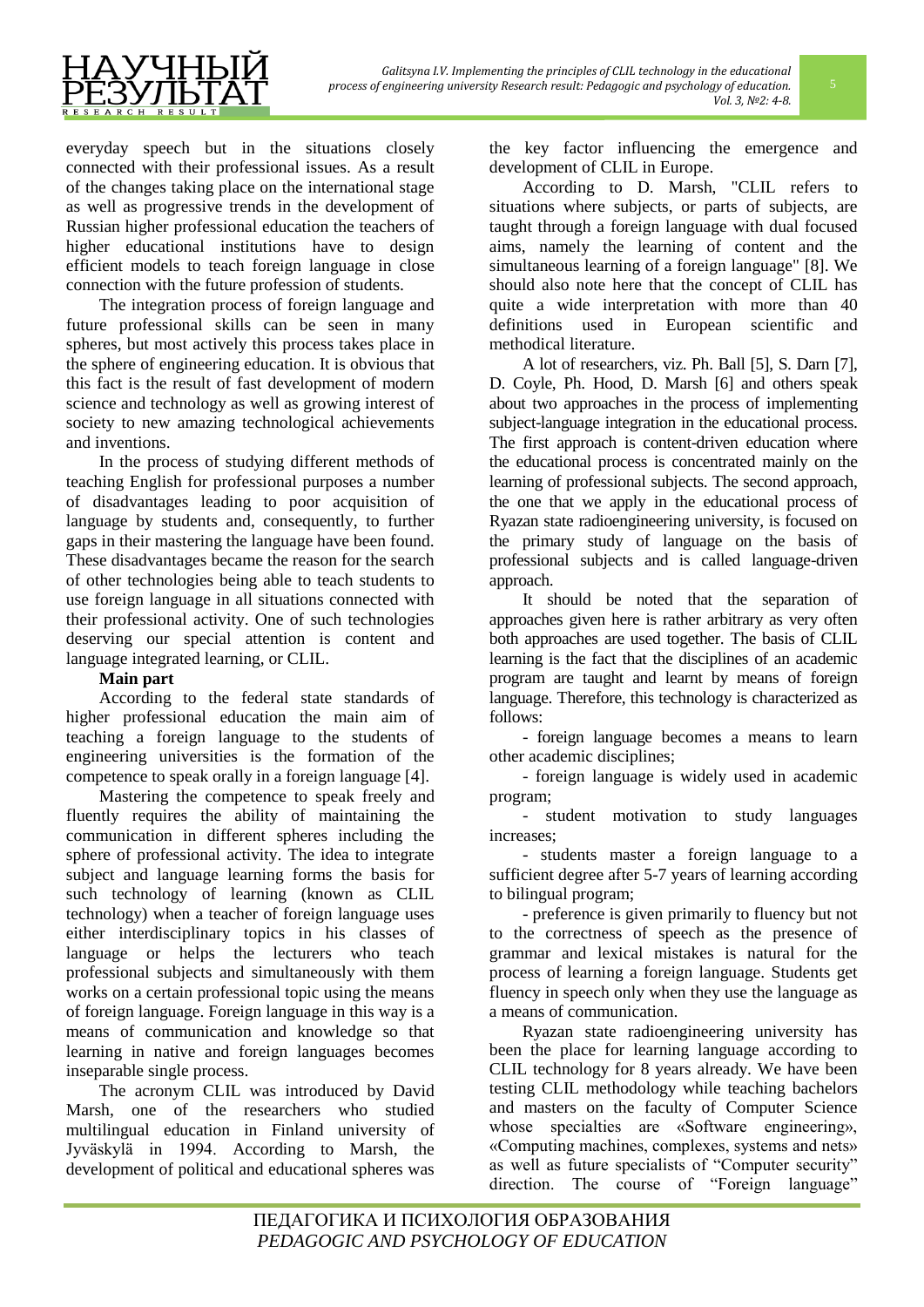

discipline is made together with the lecturers who teach professional subjects according to the program developed. In our current activity we use «languagedriven method», which is considered to be mostly suitable within the frames of the hours dedicated for studying a foreign language. The course of study was designed taking into consideration 4 «С» [1, 9] being the basis for this technology:

1. Content. This is the process of mastering knowledge and skills within the scope of the sphere taught. CLIL technique allows developing interdisciplinary connections.

2. Communication implies getting the knowledge in the professional field chosen by means of foreign language. Foreign language in this case is the tool for communication but not the aim itself. Participation in various discussions, disputes, forums increases motivation, develops students speaking skills in the course of problem learning of a definite subject.

3. Cognition. Development of thinking is one of the most important and inherent elements in the process of mastering a foreign language. Students should be actively involved in the process of learning the meaning of new phenomena creating the conditions for the development of creative personality.

4. Culture. Knowledge in this field allowing to understand native and foreign culture, to find one's place in this culture, to form positive attitude to other cultures is an essential element of CLIL technology.

Having analyzed foreign and Russian research in the field under consideration  $[1, 2, 3, 5, 7, 8, 9]$  as well as our own experience of teaching we have elaborated the following pedagogical principles of CLIL technology being the basis for our work.

1. Principle of authentic language material usage.

Main requirements that should be applied to training material are authenticity, information saturation, and high degree of cognitive load. Interactive material used in this technology leads to increasing motivation and also can be used as a basis to create artificial language environment. A teacher actively makes use of foreign language being a kind of "language model" for his students.

2. Principle of active teacher support in the process of learning.

To achieve the tasks set successively a student needs enough support of his teacher. In the course of forming a foreign-language competence this support decreases with the increase of mastering the language. Implementation of this principle gives the possibility to decrease linguistic load on a student while studying unknown content by means of foreign language.

3. Principle of productive mastering a foreign language.

Problem learning as one of the aspects of CLIL technology offers sufficient amount of teaching techniques and is aimed at active interaction in the course of learning due to the fact that the learning of foreign languages becomes more successful when we have communicative tasks and relevant communicative situations. One of the main characteristics of problem learning is implementing the so-called gap principle according to which authentic communication takes place only in the presence of certain communication gaps.

4. Principle of multicultural communication.

CLIL technology gives the possibility to discuss vast amount of topics from different cultural positions allowing to consider different understanding of common phenomena by the representatives of different cultures.

5. Principle of consistent learning.

The main point of consistent learning is as follows: a teacher must be sure in the fact that he makes student long-term memory work actively leading to further active use of the knowledge received in the process of learning. Consistent learning is of primary importance CLIL technology as a teacher gives the possibility of mastering professional content of a subject simultaneously with mastering a foreign language.

Having considered all aforementioned principles the course of study based on CLIL technology allows to solve the following academic aims and tasks:

1. to solve student motivation in learning a foreign language;

2. to give students the possibility of conscious and free communication in a foreign language in the sphere of their future profession;

3. to develop student knowledge and their understanding of different culture;

4. to develop linguistic and communicative competences in the course of communication in a foreign language simulating communication situations on different topics in professional sphere.

To achieve the aims mentioned above while studying any discipline including foreign language we should necessarily apply the methods of active learning which stimulate independent setting the problem by students and their search of different ways of its solution. Such active methods include presentations, individual projects, interactive lectures and seminars, discussions, case studies, role games, various trainings on certain topics, etc. Interactive methods make the basis of personality-centered education as they offer co-learning and help to realize "subject-subject" communication between a teacher and a student.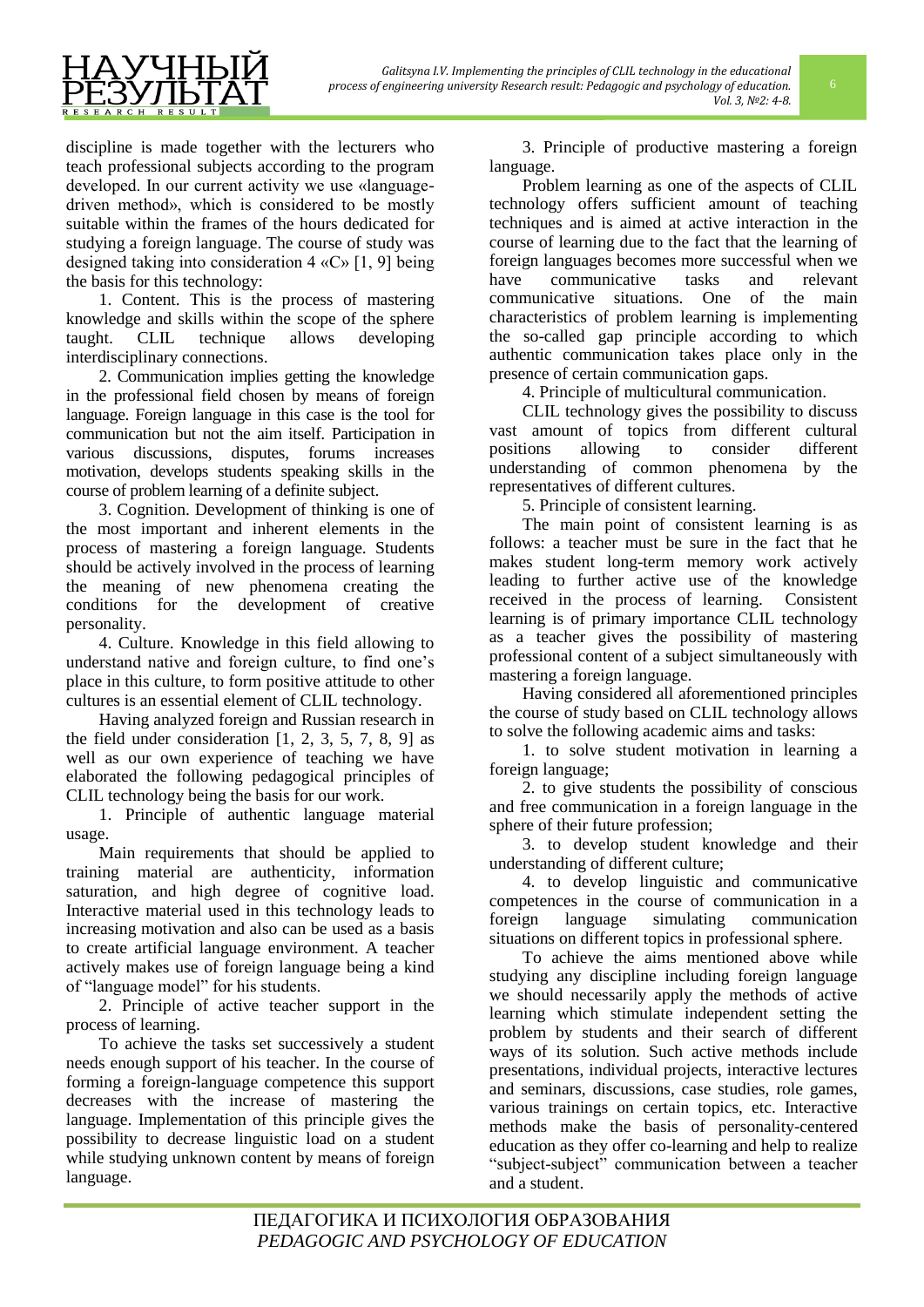The content that a student studies in a class built according to CLIL technology has higher motivating potential in comparison with the content of a standard class of foreign language. Consequently, learning within the frames of subject and language content integration is more intensive and successful in comparison with traditional learning process.

Pedagogical process of mastering a foreign language, in our case English language, in the sphere

of professional communication is lengthy enough and has its own dynamics of development. In this connection we have supposed that the formation of foreign-language competence in the sphere of professional communication takes place only during step-by-step organization of integrated subjectlanguage learning by means of foreign language (Table 1).

*Таблица 1*

## **Этапы интегрированного предметно-языкового обучения в техническом вузе на английском языке**

*Table 1*

| The stages of integrated content-language learning at a technical university |       |                                    |                       |  |  |
|------------------------------------------------------------------------------|-------|------------------------------------|-----------------------|--|--|
|                                                                              |       | Integration degree of professional | Language ratio in the |  |  |
| Stage                                                                        | Гasks | education and education of a       | process of learning   |  |  |
|                                                                              |       | foreign language                   | (Russian vs. English) |  |  |

| Stage                                      | Tasks                           | education and education of a        | process of learning   |
|--------------------------------------------|---------------------------------|-------------------------------------|-----------------------|
|                                            |                                 | foreign language                    | (Russian vs. English) |
| Preliminary                                | Parallel<br>development<br>of   | Parallel learning of the discipline | Parallel model        |
| $(1 course - bachelors)$                   | professional<br>skills<br>to    | «Foreign                            |                       |
|                                            | communicate using the means of  | language» and other disciplines     |                       |
|                                            | a foreign language              | of academic program                 |                       |
| Basic                                      | Using a foreign language as a   | Learning the discipline "English"   | Integrative model     |
| $(2,3 \text{ courses} - \text{bachelors})$ | means of academic activity,     | professional<br>for<br>studies"     |                       |
| and specialists, $1$ course $-$            | formation of cognitive language | integrated with the disciplines of  |                       |
| masters)                                   | competence                      | professional block                  |                       |
| Final                                      | cognitive<br>of<br>Development  | disciplines of<br>Studying<br>the   | Parity model          |
|                                            | language competence             | professional cycle in a foreign     |                       |
|                                            |                                 | language                            |                       |

The preliminary step is the step of direct learning of a foreign language using foreign original sources, training the fluency of speech and independency in communication using foreign language, forming the skill of free communication on any topic of professional interest. The basic step is connected with learning of certain aspects of future profession by means of a foreign language. The final step considers the learning as the interconnected process of mastering the subject by means of foreign language applying to foreign lecturers and foreign experience in the professional field.

In the beginning of our experiment, having analyzed scientific and pedagogical literature on the topic we have elaborated the criteria of foreignlanguage competence formation which allowed us to measure the level of knowledge of the students taking part in our research.

On the final stage of our research we have made another test of students with the aim to compare qualitative and quantitative characteristics of mastering language and content. The students were offered the test aiming at the determining the level of foreign-language competence formation in the sphere of professional communication (Table 2).

*Таблица 2*

**Результаты измерения уровня владения иностранным языком в экспериментальной и контрольной группах до начала и после эксперимента**

*Table 2*

### **The results of measuring the level of knowledge of foreign language and content mastering in experimental and control groups before and after the experiment**

| Level            | Experimental group before | Control group before the | Experimental group after | Control group after the |
|------------------|---------------------------|--------------------------|--------------------------|-------------------------|
|                  | the experiment $(\%)$     | experiment $(\%)$        | the experiment $(\% )$   | experiment $(\%)$       |
| Low $0-50\%$     |                           | 60                       |                          |                         |
| Medium $51-74\%$ |                           |                          |                          |                         |
| High 75-100%     |                           |                          | 20                       |                         |

On the whole, the results of our work state that the learning according to the principles developed in accordance with CLIL technology increases the level

of foreign-language competence mastering in the sphere of professional communication. The knowledge and skills that students receive after this

ПЕДАГОГИКА И ПСИХОЛОГИЯ ОБРАЗОВАНИЯ *PEDAGOGIC AND PSYCHOLOGY OF EDUCATION*